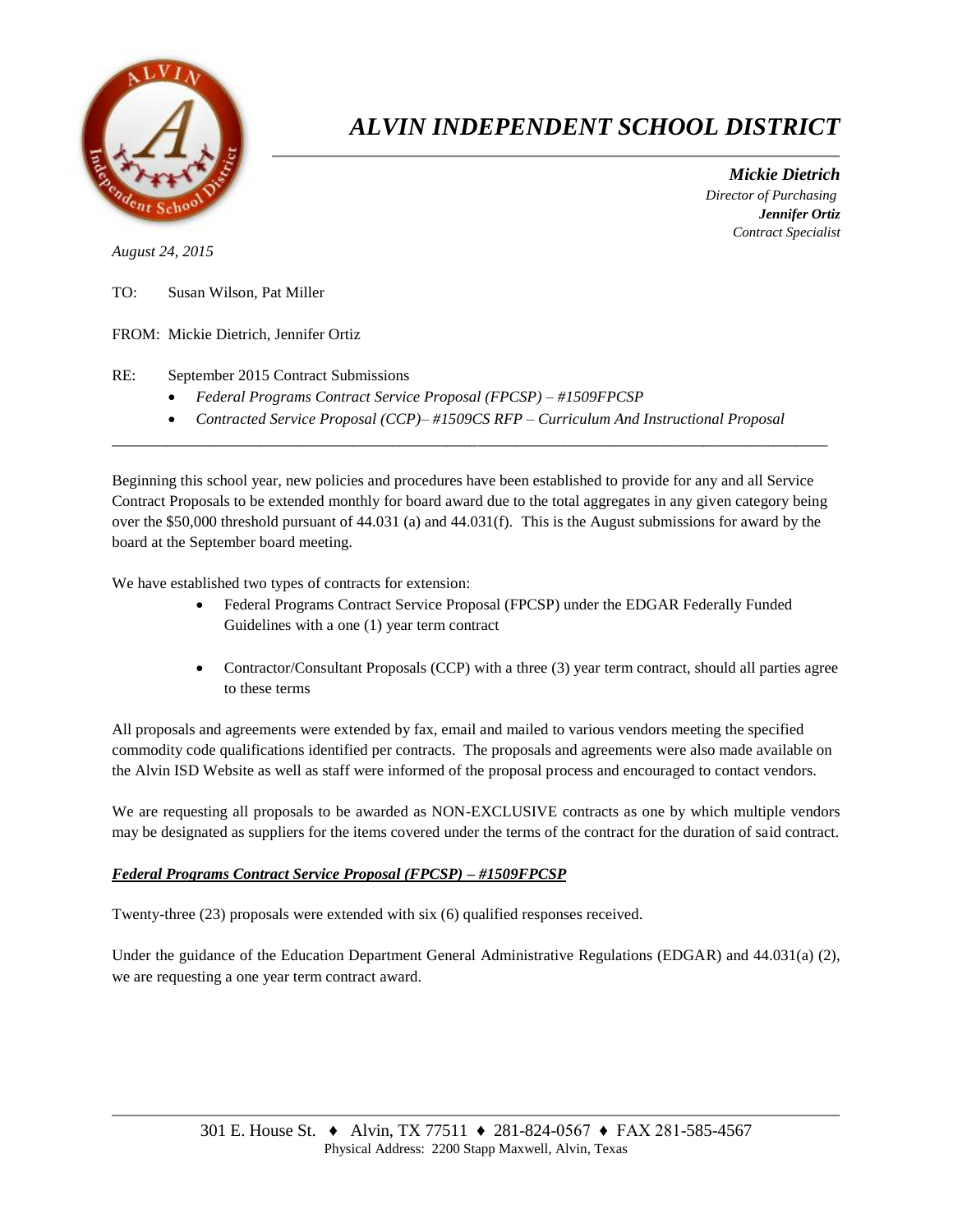Service Providers will be used on an as needed basis throughout the District. The services and commodity codes included in the FPCSP are listed below:

| <b>COMMODITY</b> |                                                       |
|------------------|-------------------------------------------------------|
| <b>CODE</b>      | <b>SUB-CATEGORY DESCRIPTION</b>                       |
| A-948-86         | Speech Language Pathology Therapy/Evaluation Services |
| A-948-67         | <b>Occupational Therapy Services</b>                  |
| A-948-70         | <b>Physical Therapy Services</b>                      |
| $A-948-56$       | <b>Music Therapy Services</b>                         |
| A-948-76         | Licensed Specialist in School Psychology              |
| A-948-35         | Diagnostician                                         |
| A-948-77         | Orientation and Mobility Services                     |
| A-948-68         | <b>Vision Services</b>                                |
| A-948-64         | <b>Skilled Nursing Services</b>                       |
| $A-961-67$       | Sign Language Interpreting                            |
| A-948-78         | In-Home/Parent Training Services                      |
| A-924-74         | <b>Staff Development/Training Services</b>            |
| $A-961-46$       | <b>Interpreting Services</b>                          |
| A-948-79         | <b>Bilingual Assessment/Diagnosis or Evaluations</b>  |

Under the FPCSP, we are requesting award to the following qualified vendors for services outlined under the following commodity codes:

| <b>COMPANY</b>       |                                    |                                                             |  |
|----------------------|------------------------------------|-------------------------------------------------------------|--|
| <b>NAME</b>          | <b>COMMODITY CODE</b>              | <b>SUB-CATEGORY DESCRIPTION</b>                             |  |
| All Source           |                                    |                                                             |  |
| Recruiting           |                                    |                                                             |  |
| Group, DBA           | A-948-86; A-948-67; A-948-70;      | Speech, OT, PT, School Psychologist, OT & PT Asst.,         |  |
| Ardor Health         | A-948-76; A-948-64                 | <b>School Nurse</b>                                         |  |
| <b>Behavior Plus</b> |                                    |                                                             |  |
| Inc                  | A-948-76; A-948-78; A924-74        | School Psychologist, In Home Parent Training                |  |
|                      | A-948-67; A-948-70; A-948-56; A-   | Speech, OT, PT, School Psychologist; Vision Services,,      |  |
|                      | 948-76; A-948-86; A-948-35; A-948- | Diagnostician, Music Therapy O& M Specialist; Skilled       |  |
|                      | 77; A-948-68; A-948-64; A-961-67;  | Nursing Services; Sign Language Interpreting; Interpreting  |  |
| Cell Staff           | A-961-46; A-948-79                 | Services; Bilingual Assessments                             |  |
| <b>OLRAM</b>         |                                    |                                                             |  |
| Consulting           |                                    |                                                             |  |
| <b>LLC</b>           | A-924-74                           | Instruction and Consulting with Staff                       |  |
|                      |                                    | Speech, OT, PT, School Psychologist Teacher for Visually    |  |
| Progressus           | A-948-86; A-948-67; A948-70; A-    | Impaired, Diagnostician, Bilingual Speech, Bilingual School |  |
| Therapy LLC          | 948-76                             | Psychologist                                                |  |
| Pyramid              |                                    |                                                             |  |
| Educational          |                                    |                                                             |  |
| Consultants          | A-924-74                           | Instruction and Consulting with Staff                       |  |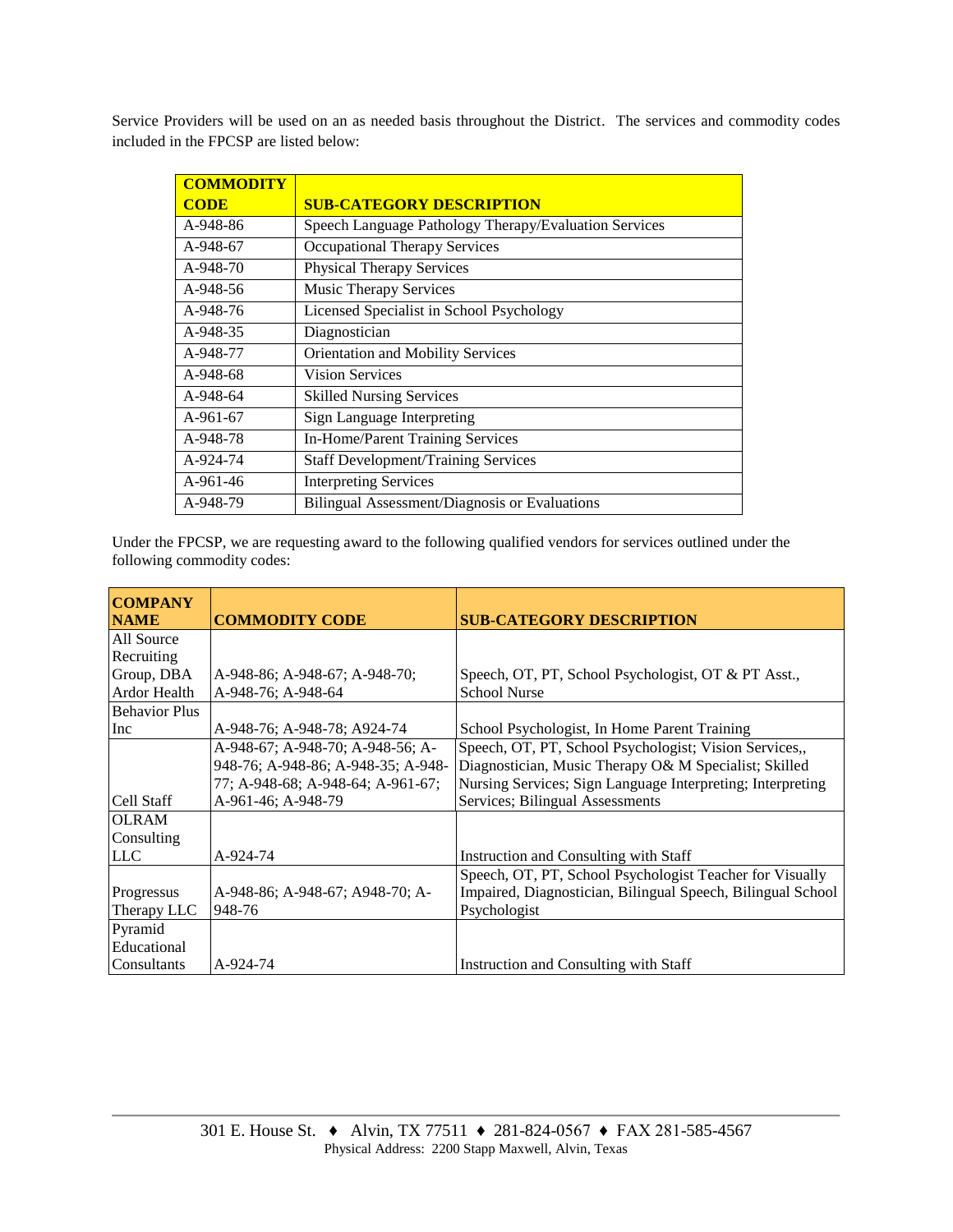## *Contracted Service Proposal (CCP)– #1509CS RFP – Curriculum And Instructional Proposal*

Eighty (80) proposals were extended with twenty-three (23) qualified responses received.

Under the guidance 44.031(a) (2), these contracts will be for a one (1) year term beginning the date the RFP is awarded by the board, with the option to renew for an additional two (2) years should all parties be in agreement for a NON-EXCLUSIVE AWARD.

Contracted Service Providers will be used on an as needed basis throughout the District. The services and commodity codes included in the CCP are listed below:

| <b>COMMODITY</b> |                                                                 |  |  |
|------------------|-----------------------------------------------------------------|--|--|
| <b>CODE</b>      | <b>SUB-CATEGORY DESCRIPTION</b>                                 |  |  |
| A-050-00         | Fine Arts - Misc. Fine Arts General Supplies/Equipment          |  |  |
| A-052-55         | Murals (Painting of Murals)                                     |  |  |
| A-805-84         | Athletic Trainer & Training                                     |  |  |
| A-855-15         | Costumes and Accessories to include Alterations                 |  |  |
| A-910-54         | Painting, Maintenance and Repair Services including Caulking    |  |  |
| A-915-71         | Newspapers Publications Advertising, Provide Athletic           |  |  |
|                  | Reviews; Media Release                                          |  |  |
| A-918-00         | General Staff Development - Convocations                        |  |  |
| A-918-06         | Consulting Service - Administrative, Board Training, Facilitate |  |  |
|                  | Community Advisory Council, Bond Planning                       |  |  |
| A-918-19         | Building Structures & Components Consulting Including Door      |  |  |
|                  | Hardware Specifications and Inspections                         |  |  |
| A-918-32         | Consulting Services - Not Otherwise Classified                  |  |  |
| A-918-33         | Consulting and Training for Student Cheer and Team Building     |  |  |
| A-918-69         | <b>Insurance Consulting</b>                                     |  |  |
| A-918-93         | Safety - Risk Management - Security (Security Audits) Safety    |  |  |
|                  | Consulting                                                      |  |  |
| A-918-94         | Traffic Consulting - Design Service                             |  |  |
| A-920-00         | Data Processing, Computer Programming and Software              |  |  |
|                  | Services                                                        |  |  |
| A-924-00         | <b>Computer Educational Training Services</b>                   |  |  |
| A-924-10         | Assemblies - Student Programs; Theatre Groups; Authors          |  |  |
|                  | Visits; Motivational Speaking; Student Training with Multi      |  |  |
|                  | Groups in one setting                                           |  |  |
| A-924-15         | Staff Development - Motivational Team Building / Leadership     |  |  |
| A-924-16         | Staff Development - Instructional Based Training/ Child Care    |  |  |
|                  | Training/                                                       |  |  |
| A-924-20         | Instructional Training for Testing /PSAT/SAT/ACT                |  |  |
| A-924-41         | Classroom Instructional Training within a Single group, Video   |  |  |
|                  | Conference, Kickstart, Communities in Schools                   |  |  |
| A-925-37         | Facility Design Services and Consulting - Food Service; Create  |  |  |
|                  | student engaging atmosphere; Color schemes; Create better       |  |  |
|                  | flow for students                                               |  |  |
| A-946-10         | Accounting Services - Auditing, A/P Auditing                    |  |  |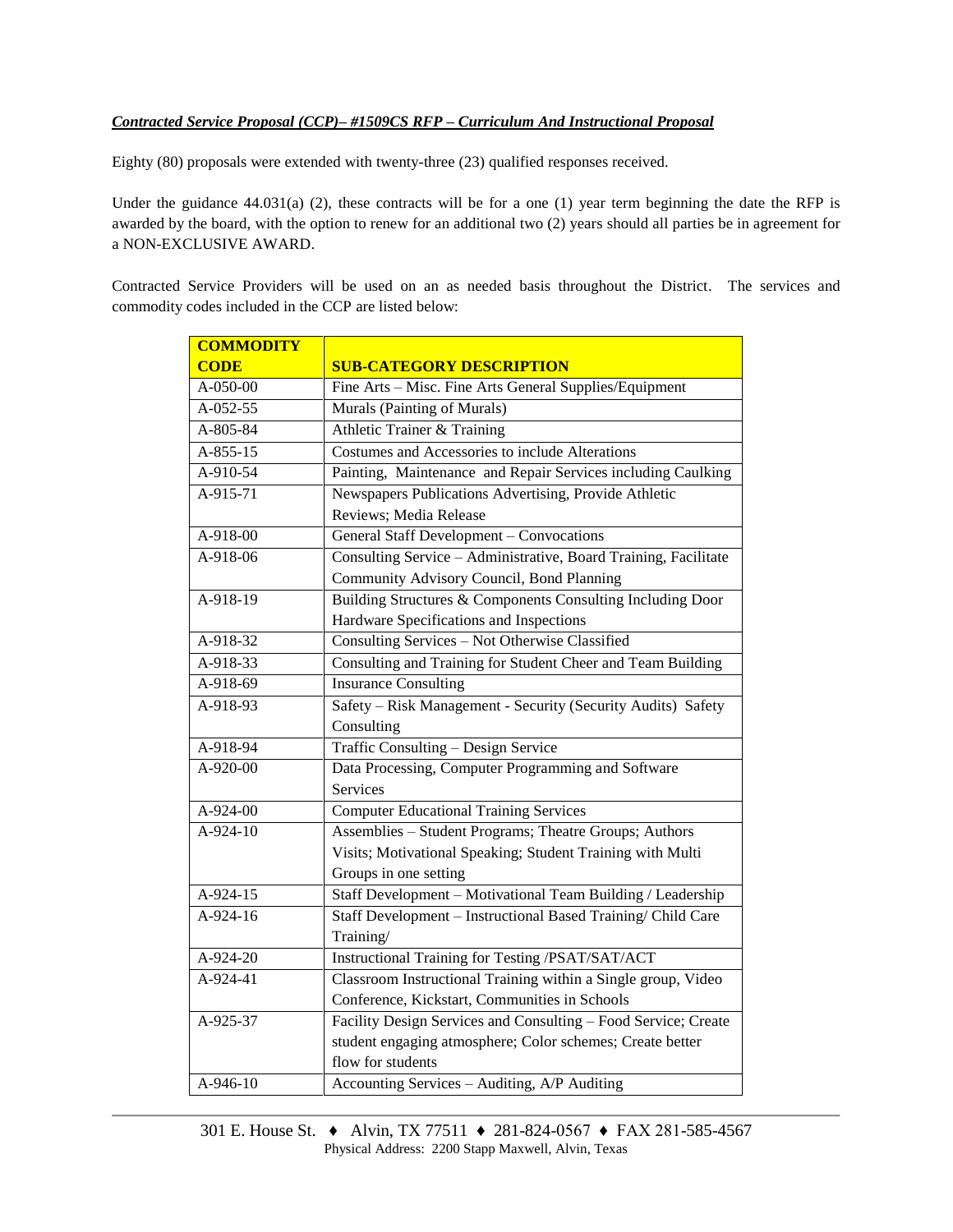| A-948-92   | <b>Vaccination Program Services</b>                             |  |  |
|------------|-----------------------------------------------------------------|--|--|
| A-961-45   | Inspection & Certification Services as per TDLR and TAS         |  |  |
|            | standards; Conduct On Site Inspections                          |  |  |
| A-961-57   | Music Production Services Accompanist; Video                    |  |  |
|            | Streaming/Taping; Writing of Music; Percussion Tech             |  |  |
| A-961-62   | Personnel Service to Include PEIMS/ HR Consulting/ Principal    |  |  |
|            | <b>Services</b>                                                 |  |  |
| A-961-73   | Theatrical Services - Video Taping, Audio Technicians and       |  |  |
|            | Recording - Video Tape Board Meetings, Provide Streaming        |  |  |
|            | and Archives                                                    |  |  |
| $A-962-58$ | Professional Services – Not Otherwise Classified including      |  |  |
|            | Clinicians, Private Music Lessons, Clinic Choir; Consult with   |  |  |
|            | Directors; Catalog & Organize & Pack Music, supplies and        |  |  |
|            | choir items so that class can be ready for fall                 |  |  |
| A-962-63   | Piano Tuning                                                    |  |  |
| $A-962-66$ | Misc. Services Not Otherwise Classified – Science Waste         |  |  |
|            | Disposal; Bio-Hazard Service; Purification Services; Stericycle |  |  |
| A-962-98   | Choreography Band/Drill/Color Guard, Music Marching Band        |  |  |
|            | Visual Design                                                   |  |  |
| A-962-99   | Professional Services Judges - Auditions, Art Shows,            |  |  |
|            | Cheerleading, UIL, Sight Reading, Science Projects              |  |  |

Under the CCP, we are requesting award to the following qualified vendors for services outlined under the following commodity codes:

| <b>COMPANY NAME</b>          | <b>CATEGORY</b>                   | <b>COMMODITY CODE</b>                              | <b>SUB-CATEGORY</b><br><b>DESCRIPTION</b> |
|------------------------------|-----------------------------------|----------------------------------------------------|-------------------------------------------|
| Allana McClellen             | Fine Arts                         | $A-962-58$                                         | Clinician/Private Lessons                 |
| <b>Blaine Cordova</b>        | Fine Arts                         | A-962-98                                           | Colorguard Instruction                    |
| <b>Bobby Guess</b>           | Fine Arts                         | A-962-58                                           | <b>Band Clinician/Judge</b>               |
| Child Builders               | Instruction w/Staff<br>Consulting | $A-924-16$                                         | Instruction and<br>Consulting with Staff  |
| <b>Crenshaw Consulting</b>   | Consulting                        | A-918-19                                           | Architecture & Engineer                   |
| David Vela                   | Insurance<br>Consulting           | A-918-69                                           | <b>Insurance Consulting</b>               |
| Denis L Kidwell              | Fine Arts                         | $A-962-58$                                         | Clinician                                 |
| Eyefull Art Murals & Designs | Misc Services                     | A-052-55                                           | Murals (Painting of<br>Murals)            |
| Hugo Doege                   | Fine Arts                         | A-962-58                                           | Clinician                                 |
| Ivey Piano Service           | Fine Arts                         | $A-962-63$                                         | Piano Tuning                              |
| Kimber Schwamb               | Fine Arts                         | A-962-58                                           | Clinician/Private Lessons                 |
| Lead4ward                    |                                   | Instruction w/Staff   A-918-32; A-924-15; A-924-16 | Instruction and<br>Consulting with Staff  |
| Lilian Schmidt               | Fine Arts                         | A-962-58                                           | Clinician/Private Lessons                 |
| <b>Owens Risk Management</b> | Insurance                         | A-918-69                                           | <b>Insurance Consulting</b>               |